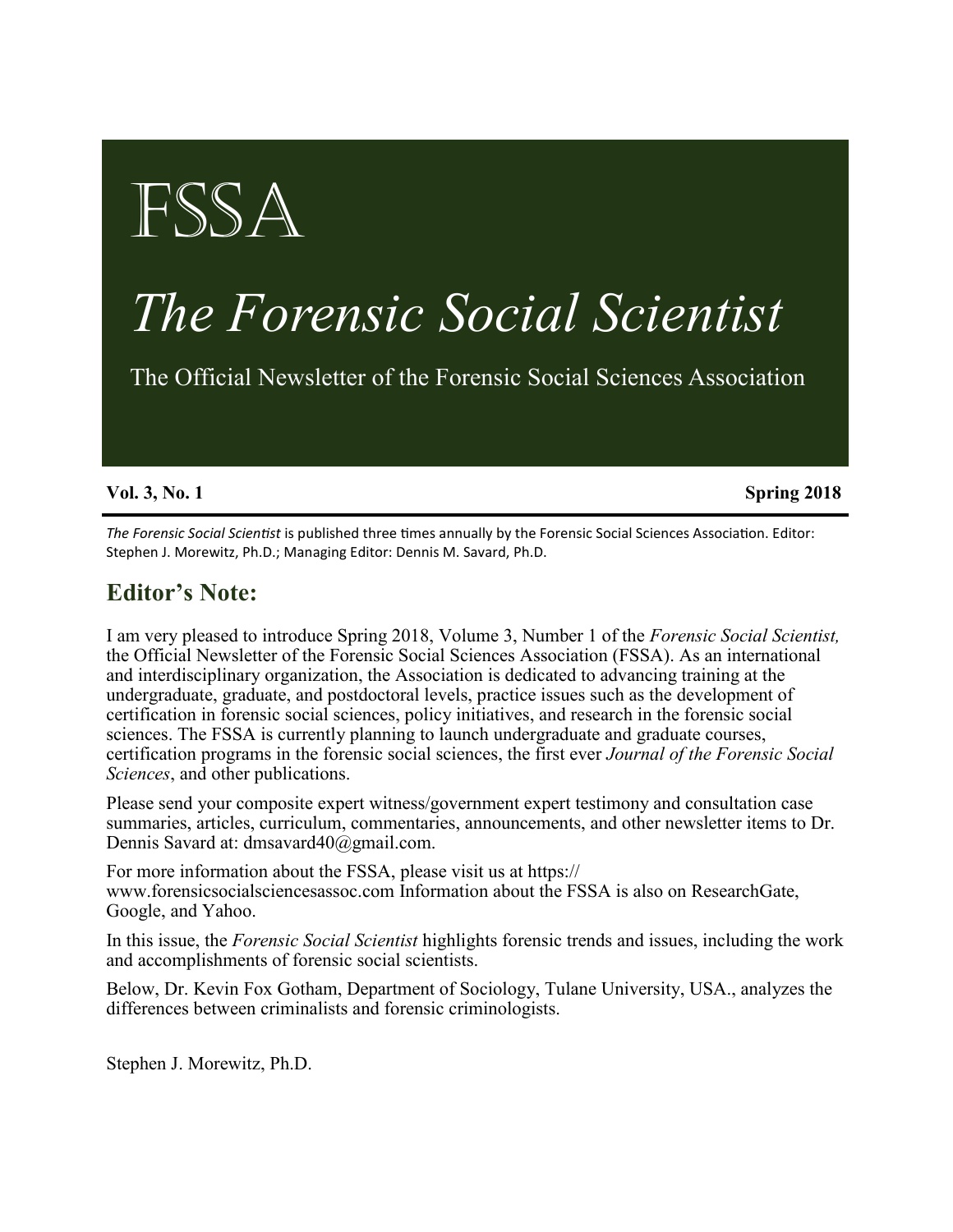An Essay by Dr. Kevin Fox Gotham:

#### Criminalistics and Forensic Criminology By Kevin Fox Gotham, Ph.D.

Kevin Fox Gotham, Ph.D. Professor of Sociology 201 Newcomb Hall Tulane University New Orleans, LA 70118 kgotham@tulane.edu

Forensic criminologists are not criminalists. Criminalists practice criminalistics, which is a field of forensic investigation that emphasizes individualization and pattern matching – e.g., the effort to associate a crime scene mark or object with its source. Criminalistics involves the comparison of fingerprints, handwriting, bitemarks, voiceprints, toolmarks, firearms, tire prints, shoe prints, and so on. The goal of criminalistics investigation is to link a latent fingerprint, a writing, a bitemark, a bullet, or similar objects to the one and only finger, writer, teeth, gun, or other specific object that made the markings. The objective of forensic identification science is individualization which is the process of placing an object in a unique and sui generis category. The crime scene investigation techniques of individualization and pattern matching are popular within the forensic fields of fire, arson and explosives, gunshot residue, comparative bullet lead analysis, and aspects of forensic pathology. While many forensic criminologists have a basic understanding of criminalistics, they seldom develop such a mastery as to consider themselves experts in its practice.

There are four major differences between forensic criminologists and criminalists. First, forensic criminological research is founded upon the scientific method. Forensic criminologists employ rigorous analytical techniques to make observations, formulate hypotheses, gather data to test hypotheses, and develop theories and explanations of crime events. In contrast, the subfields and investigative techniques of criminalistics have come under heated criticism in recent years with critics stigmatizing them as "non-science" approaches (Saks and Faigman 2008, p. 168). According to an oft-cited National Research Council (NRC) (2009) report, in non-science forensic disciplines, "forensic science professionals have yet to establish either the validity of their approach or the accuracy of their conclusions, and the courts have been utterly ineffective in addressing this problem" (p. 109). The NRC report found that "no forensic method has been rigorously shown to have the capacity to consistently, and with a high degree of certainty, demonstrate a connection between evidence and a specific individual or source" (p. 7). "The simple reality," as noted by the NRC, "is that the interpretation of forensic evidence is not always based on scientific studies to determine its validity" (pp. 7, 8). Saks and Faigman (2008) note that criminalistics investigators rarely use the scientific method in their research or submit their findings for peer review.

Second, forensic criminological research is theoretically driven with explanations of crime events tied directly to theoretically derived propositions. A criminological theory is a set of two or more propositions in which concepts – terms that we use to classify and categorize knowledge about the social world – refer to social phenomena, which researchers assume to be causally related.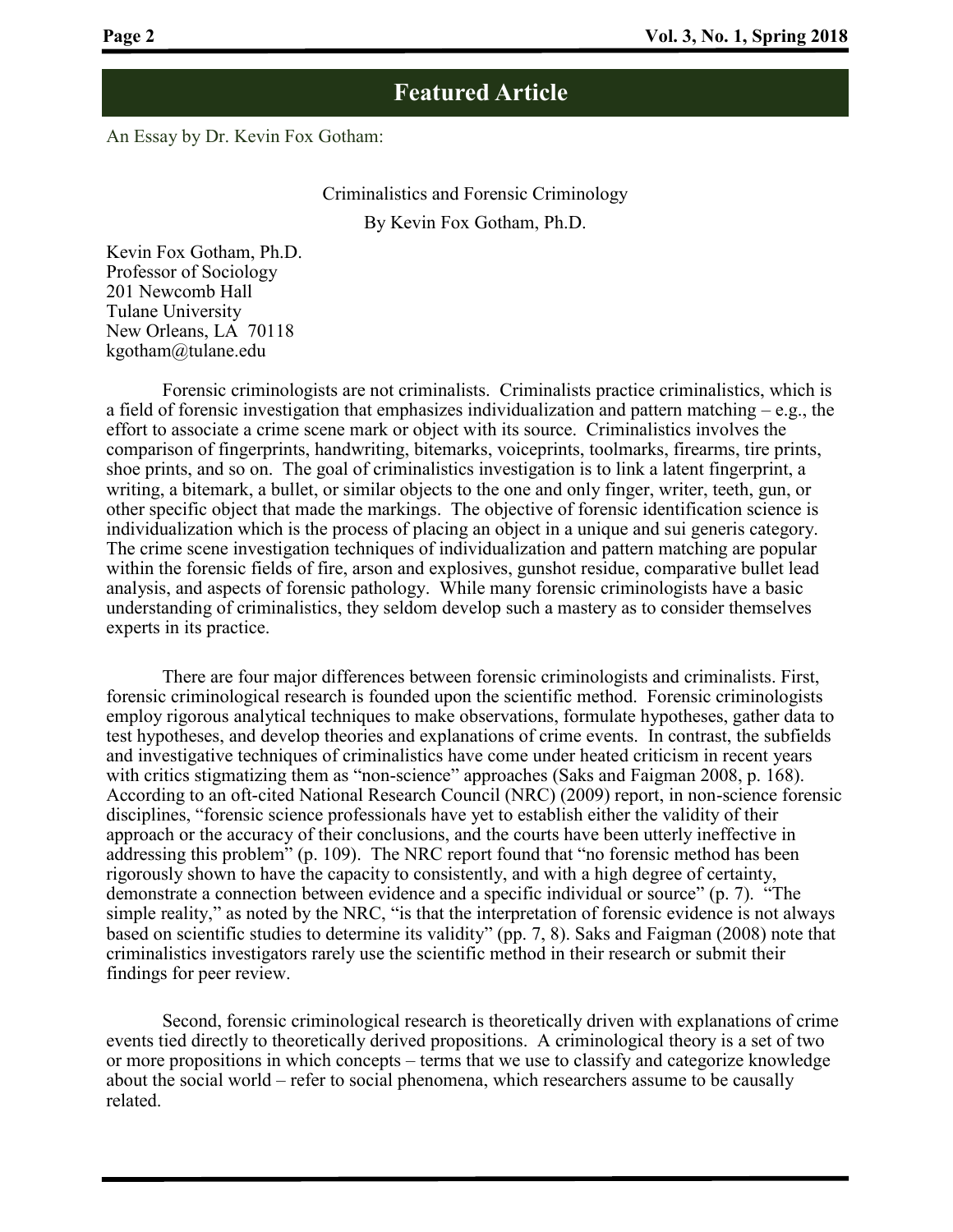While not all criminologists may accept this definition verbatim, many criminologists share the sentiments this definition of theory expresses. A theory describes the relationship between component concepts and propositions depict relationships in a causal fashion. A theory scope conditions include the time and place within which the phenomenon (crime event) supposedly occurred. A theory's units of analysis may be the actual crime event, individuals (e.g., offenders, victims, and place managers), complex organizations, small groups, laws, socio-legal regulations, and so on. Individualization and pattern matching do not address questions of causality or explain how and why questions about social phenomena. For social scientists and criminologists, theories must be capable of being put into proposition form if they are to qualify under a scientific definition of acceptable social science criminological theory.

Third, a forensic criminologist uses case evidence materials and criminological theories to develop testable hypotheses which function as statements about relationships among observable phenomena (e.g., the crime event and related contextual factors). In so doing, the forensic criminologist may apply different levels of analysis and deductive and inductive reasoning to understand and explain the etiology of a crime event. Deduction is a form of reasoning that moves from the general to the specific, a top-down approach to understanding evidence. Inductive reasoning moves from specific observations to broader generalizations and theories, a bottom-up approach. In deductive reasoning, a criminologist might begin with a pre-existing theory about a topic of interest in the legal case. S/he then develops more specific hypotheses that s/he can apply to the case and then test. The process then narrows down even further when the investigator collects observations to address the hypotheses. The process of research ultimately leads the forensic criminologist to test the hypotheses with specific data -- a confirmation (or not) of the original theories. In inductive reasoning, the forensic criminologist begins with specific observations and measures to detect patterns and regularities. S/he then formulates tentative hypotheses that can be explored, and finally s/he ends up developing some general conclusions or theories about the crime event. Importantly, most forensic criminological research involves using both inductive and deductive reasoning processes in an investigation. For an overview of the use of inductive and deductive reasoning in forensic criminology, see Petherick and Ferguson (2017).

Fourth, researchers and investigative journalists have drawn attention to the unsupported assumptions, exaggerated claims, and outright fraud that sometimes affect the subfields of criminalistics. Cole (2008) suggests that the rules of practice that formed the basis for the authority and credibility of latent fingerprint examination (LFPE) during the twentieth century have proven to be vulnerable to a contemporary resurgence of interest in establishing the scientific foundations of forensic evidence. The Federal Bureau of Investigation (FBI) no longer allows its experts to testify that fingerprint analysis is infallible, thus acknowledging that fingerprint identifications are subject to error. As researchers have noted, the findings of criminalistics experts have been particularly vulnerable to cognitive and contextual bias. Dror and colleagues (2006) found that it is possible to alter identification decisions on the same fingerprint, solely by presenting it in a different context (see also Dror and Charlton 2006). Turvey (2013) has documented an alarming number of cases in which criminalists in criminal cases have deliberately offered fraudulent evidence to the courts.

Finally, we can understand the problems and limitations of criminalistics by recognizing that the research culture in criminalistics is underdeveloped and lacks clear strategies for standard setting, managing accreditation and testing processes, and developing and implementing rulemaking, oversight, and sanctioning processes. The investigative techniques of individualization and pattern matching used widely in criminalistics often fail to meet widely recognized legal standards for scientific reliability including peer review and rigorous evaluation. Forensic examiners that employ pattern matching and individualization typically work in a law enforcement environment that is geared toward prosecuting criminal suspects, a concern that may be at odds with and even hostile toward the scientific method. Over the decades, forensic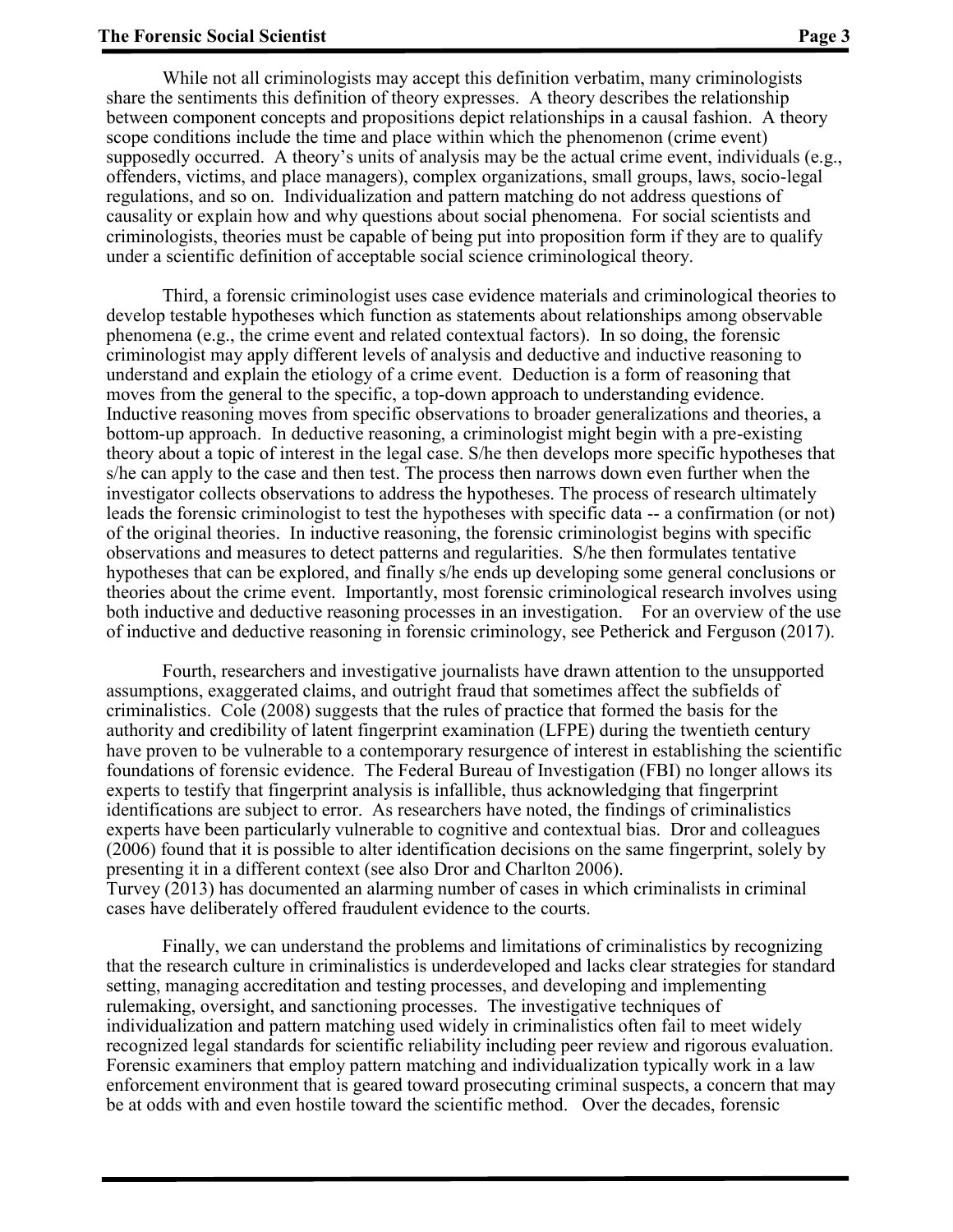practices have been developed by law enforcement to assist in criminal investigations. Crime labs are often housed in police departments, staffed by police officials. Scholars and researchers suggest that these connections to police and prosecutors may compromise the independence of criminalists and could create frequent opportunities to inject biases into the investigation process (National Research Council 2009).

In contrast, the research culture in forensic criminology is founded upon the scientific method and infused with clear codes of ethics and professional behavior governing the responsible conduct of research. Forensic criminology has strong ties to the broader field of criminology and related social sciences – anthropology, economics, geography, psychology, and sociology – through national research and teaching communities, government funders, and longstanding professional organizations. Unlike the field of criminalistics, the forensic criminologist's close connections to the social science disciplines means that the research process is designed to follow quality control procedures to identify mistakes, fraud, and bias. In U.S. universities, graduate students in the social sciences are usually introduced to a series of training tools in their courses and research activities including conflicts of interest - personal, professional, and financial; policies regarding human subjects; mentor/mentee responsibilities and relationships; collaborative research including collaborations with industry; peer review; data acquisition management; research misconduct and policies for handling misconduct; responsible authorship and publication; the scientist as a responsible member of society; contemporary ethical issues in research; and the environmental and societal impacts of scientific research. These research training tools can provide guidance to the forensic criminologist in determining how well his/her specific plans for responsible conduct of research compare with the best practices accumulated over the past decades by the research training community.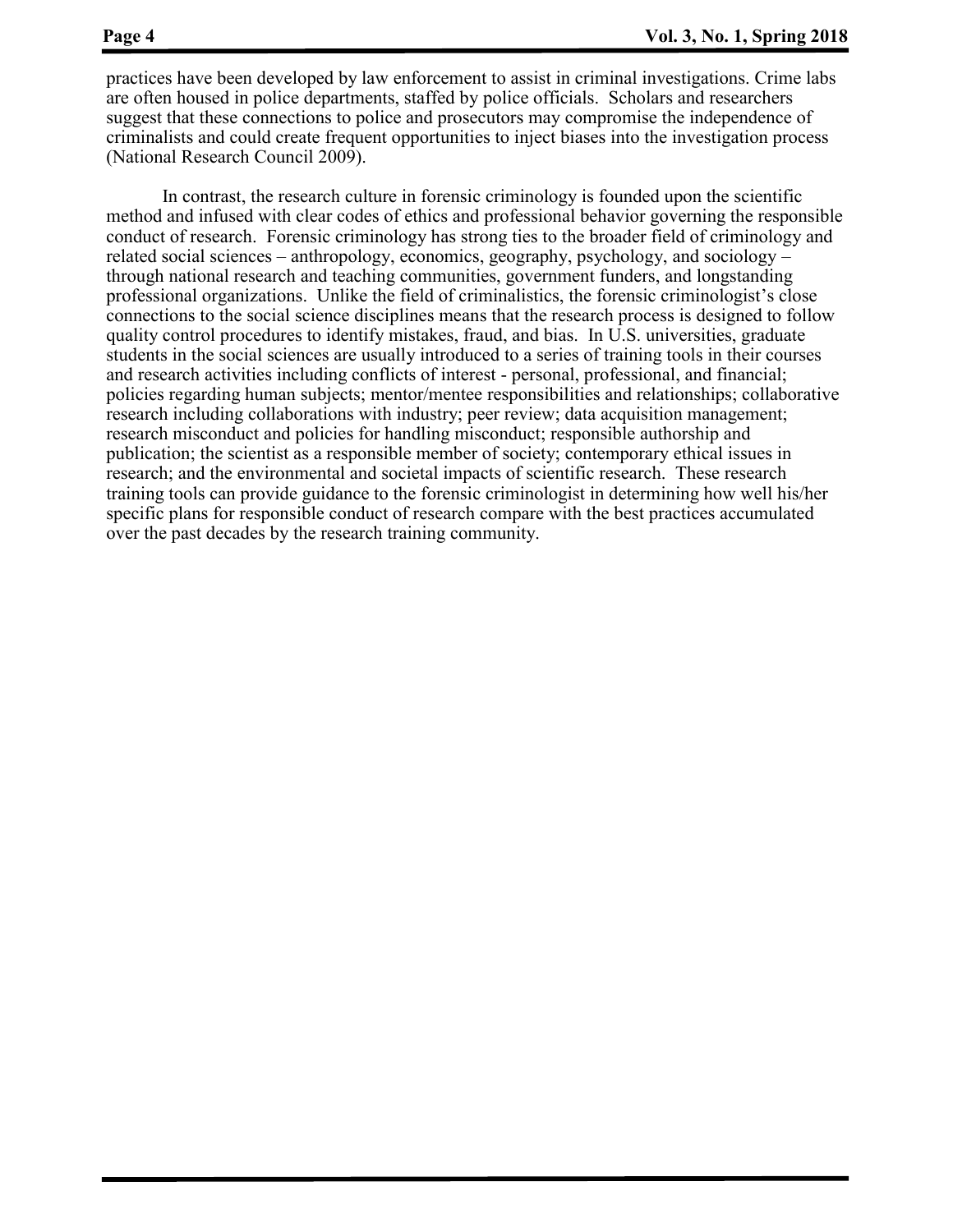#### **References**

Cole, S.A., 2008. The opinionization of fingerprint evidence. Biosocieties, 3(1):105-113.

- Dror, I.E., D. Charlton, and A.E. Péron. 2006. Contextual information renders experts vulnerable to making erroneous identifications. Forensic Science International, 156(1):74-78.
- Dror, I.E., and D. Charlton. 2006. Why experts make errors. Journal of Forensic Identification, 56 (4):600-616.
- Hsu, Spencer S. April 18, 2015. FBI admits flaws in hair analysis over decades. Washington Post.
- National Research Council, 2009. Strengthening forensic science in the United States: A path forward. National Academies Press.
- Petherick, W. and Ferguson, C., 2017. Forensic criminology as a research problem: Using traditional processes in a forensic context. In Liquid Criminology: Doing Imaginative Criminological Research (pp. 65-78). Routledge (Taylor & Francis Group).
- Saks, M.J. and Faigman, D.L., 2008. Failed forensics: how forensic science lost its way and how it might yet find it. Annual Review of Law and Social Science, 4:149-171.
- Turvey, B.E., 2013. Forensic fraud: Evaluating law enforcement and forensic science cultures in the context of examiner misconduct. Academic Press.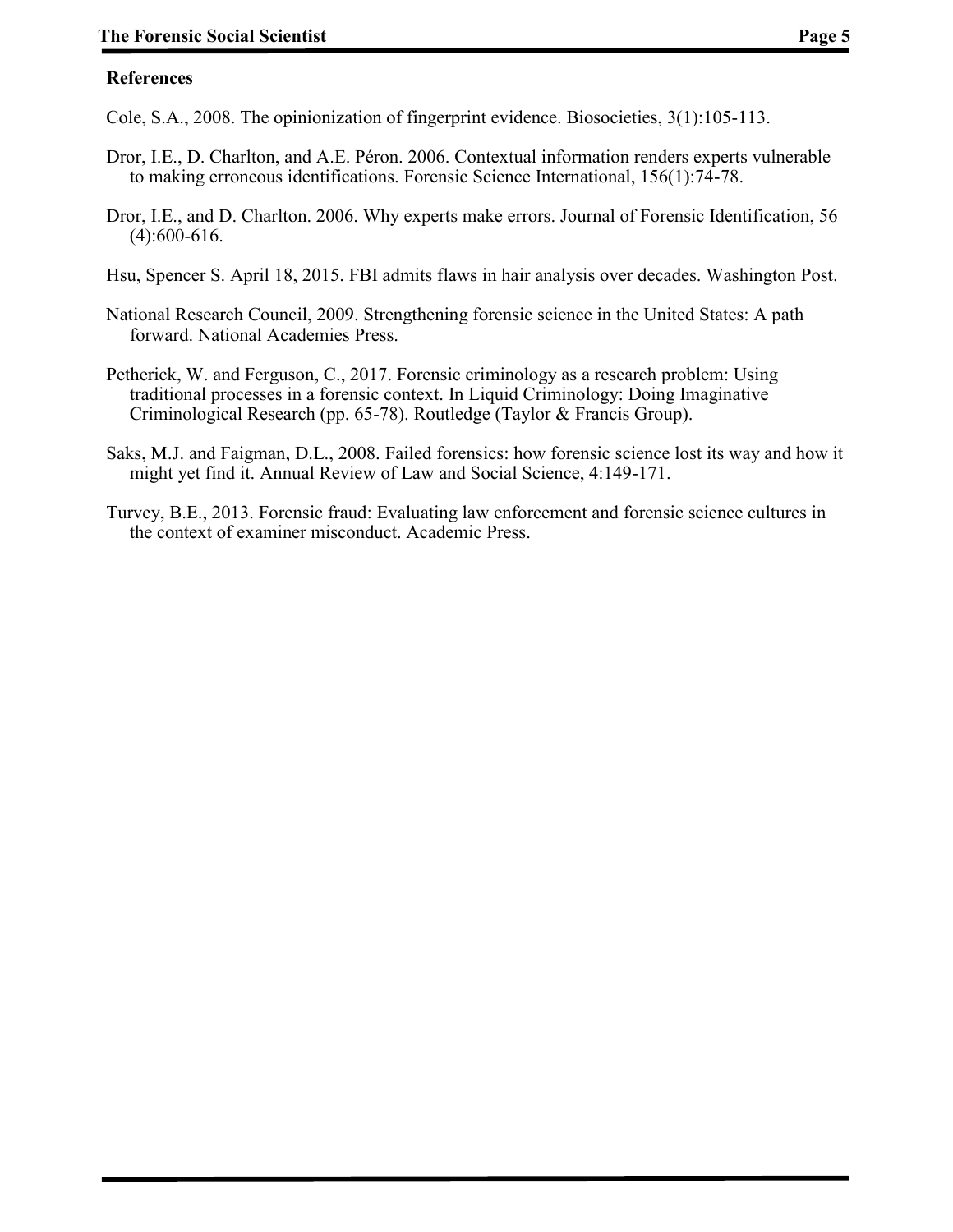### **Forensics in the News**

#### **DNA Testing on the Possible Remains of a 17th Century Pirate**

Forensic scientists at the University of New Haven in Connecticut traveled to the UK to collect a DNA sample from a fifth-generation nephew of the 17<sup>th</sup> Century Whydah pirate ship captain, Samuel "Black Sam" Bellamy, to determine if human remains found at the scene of recovered Wydah pirate ship are those of Bellamy. The Wydah pirate ship was reportedly wrecked during a storm in 1717, and Bellamy was believed to be one of the pirates who went down with the ship off the coast of Wellfleet.

University of New Haven scientists are using Y-STR analysis to determine if the human remains matches the DNA from the fifth-generation nephew. Y-STR markers pass down through paternal lineage. These markers do not vary over the generations, improving the reliability of the analysis.

Retrieved from: http://www.capecodtimes.com/news/20180408/whydah-investigators-using-dnain-quest-to-id-pirate-remains

#### **Forensic Social Scientist Testified about Proposed Policy Changes in Federal Prison Sentencing before U.S. Senate Judiciary Committee**

Dr. Matt DeLisi, a Professor of Sociology at Iowa State University, was part of a panel invited to testify before the U.S. Senate Judiciary Committee about proposed policy changes including allowing federal judges more discretion in cases involving mandatory minimum sentences and reducing the minimum amount of time inmates must serve.

Dr. DeLisi testified that these proposed policy changes would increase the probability that inmates would re-offend after being released from prison. He cited an investigation that was based on almost 20 years of prisoner data. That study revealed that one offender has a likelihood of committing 17 new offenses after being released from prison. Dr. DeLisi also testified that criminals still pose a risk to society regardless of their age. To illustrate this finding, he described the case of an 85-year-old sex offender who lived in a nursing home reportedly assaulted a 95 year-old woman who also lived in the facility.

Retrieved from:

https://www.news.iastate.edu/news/2013/11/12/delisioffenderreduction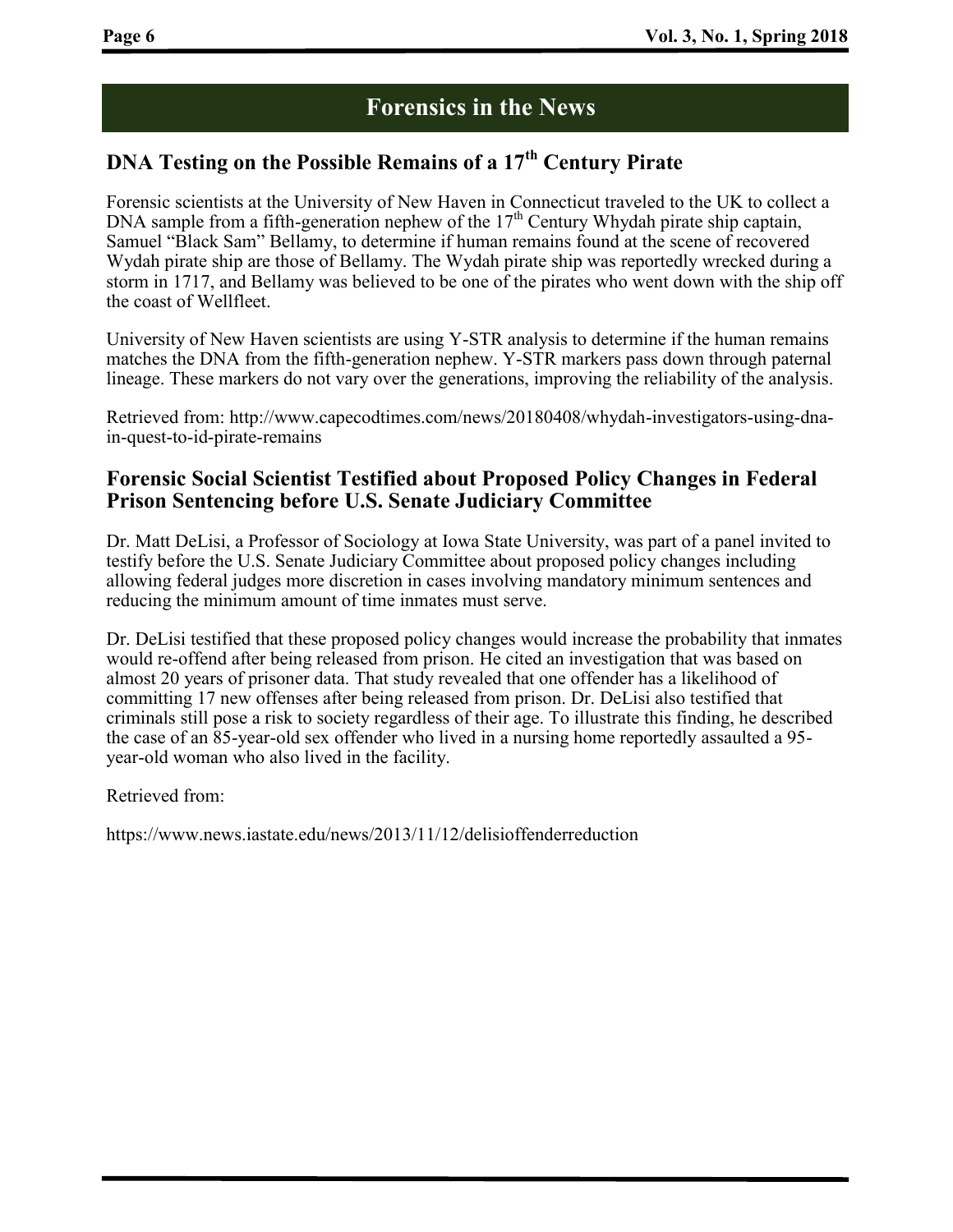# **FSSA Journal of Forensic Social Sciences**

The FSSA is preparing to launch its official journal, the *Journal of Forensic Social Sciences (JFSS)*. The FSSA is preparing a Potential *JFSS* Institutional Subscriber Database/Directory to further delineate the market for the *JFSS*. Please contact Dr. Stephen J. Morewitz, California State University, Department of Nursing and Health Sciences (stephen.morewitz@csueastbay.edu), for more information.

# **Future Meetings of the FSSA**

The FSSA is very pleased to announce that the first annual meeting of the FSSA will be held April 4-5, 2019 at the Universite de Reims, faculté de droit. The second annual meeting will be held at Staffordshire University (Date: TBA). Please contact Dr. Stephen J. Morewitz, California State University, Department of Nursing and Health Sciences (stephen.morewitz@csueastbay.edu), for more information.

## **Achievements of FSSA Members**

Professor Martine EVANS (aka Herzog-Evans), Ph.D.

Professor Martine EVANS (aka Herzog-Evans), Ph.D., Université de Reims, faculté de droit/ University of Rheims, Law faculty, is President of the French Confédération Française de la Probation <http://www.lacfp.net/>

Professor Martine EVANS (aka Herzog-Evans), Ph.D., Université de Reims, faculté de droit/ University of Rheims, Law faculty, France Tel : 33-6 60 12 15 75 (France) : 44-758 328 5600 (UK)website: [http://herzog](http://herzog-evans.com/)-evans.com; Twitter account: @ProfMEvans

Dr. Mark L. Goldstein

Dr Mark L Goldstein presented a paper, "Evaluation of Real Versus False Allegations of Child Abuse in Forensic Cases," at the International Congress on Law and Mental Health conference in Prague, Czechoslovakia in July 2017.

Dr. Stephen J. Morewitz

Dr. Stephen J. Morewitz's research on the *Steamship Quanza* Holocaust survivors story is featured at the National Mall in Washington, DC, in the United State Holocaust Memorial Museum (USHMM) exhibit, "Americans and the Holocaust," a  $3 +$  year special exhibit celebrating the 25th anniversary of the USHMM. Dr. Morewitz is co-producer of the new documentary, *Nobody Wants Us: The Story of the Steamship Quanza Holocaust Survivors*, Curator of the *Steamship Quanza* Museum Exhibit, and co-author of the play, *Steamship Quanza* (with Susan Lieberman), which premiered in Chicago, IL, at the Chicago Dramatist in Chicago, IL, and showcased in Dr. Morewitz's Solo Author Exhibit at the California State University, East Bay, Library.